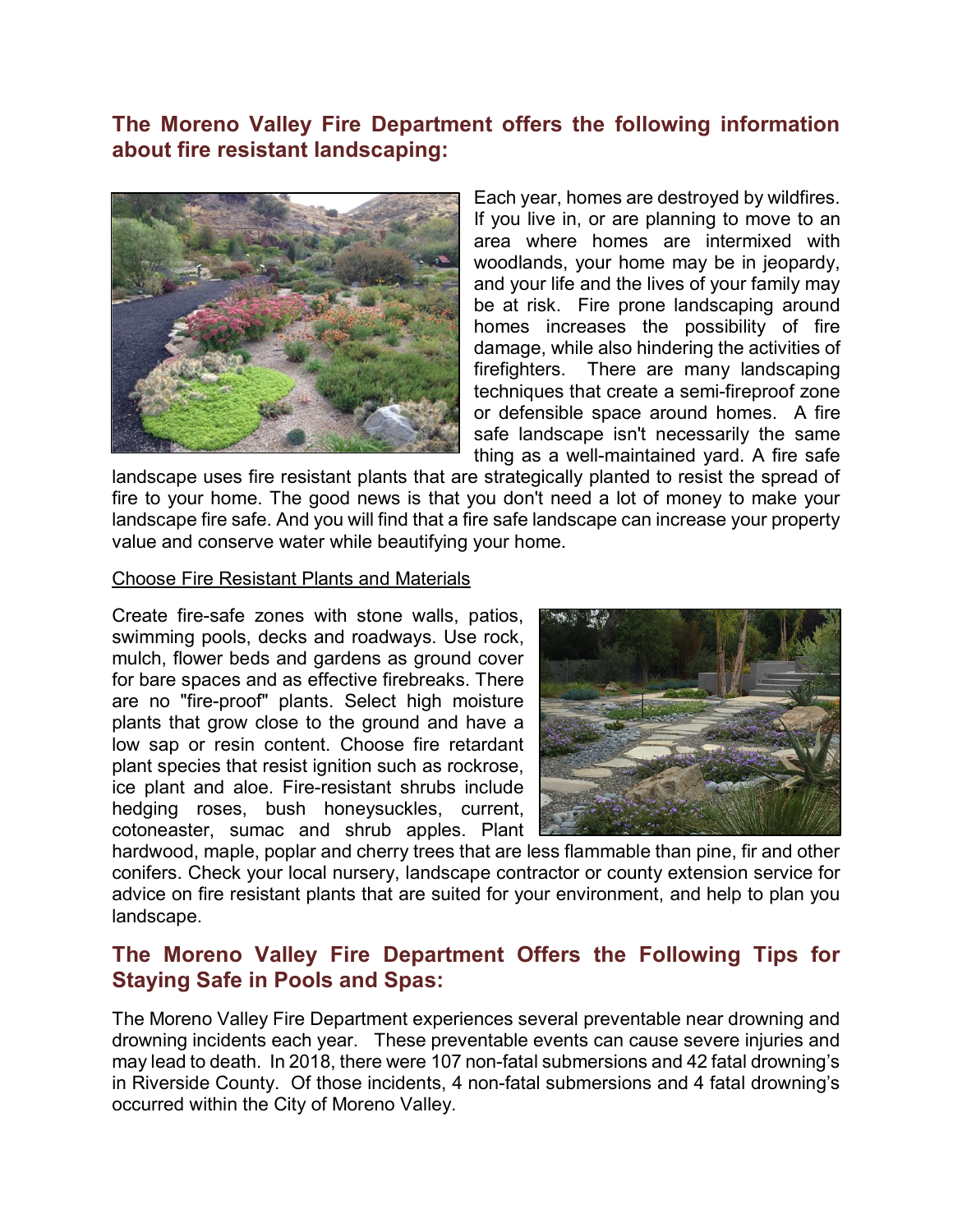The Moreno Valley Fire Department is asking for your help in preventing drowning with the following water safety tips.

### Staying Close, Being Alert and Watching Children in and Around the Pool

- Always watch your children when they are in or near a pool or spa
- Teach children basic water safety tips
- Keep children away from pool drains, pipes, and other openings to avoid entrapments
- Have a portable telephone close by at all time when you and your family are using a pool or spa



- If a child is missing, look for him or her in the pool or spa first
- Share safety instructions with family, friends and neighbors

## Learning and Practicing Water Safety Skills

- Lean how to swim and teach your child how to swim
- Learn to perform CPR on children and adults, and update those skills regularly
- Understand the basics of life-saving so that you can assist in a pool emergency

## Having the Appropriate Equipment for Your Pool or Spa

- Install a four-foot fence around the pool and spa and use self-closing and selflatching gates; ask your neighbors to do the same at their pools
- Install and use a lockable safety cover on your spa
- If your house serves a fourth side of a fence around a pool, install door alarms and always use them
- For additional protection, install windows guards on windows facing pools or spas
- Install pool and gate alarms to alert you when children go near the water
- Ensure any pool and spa you use has compliant drain covers, and ask your pool service provider if you do not know
- Maintain pool and spa covers in good working order
- Consider using a surface wave or underwater alarm

For more information please visit [http://www.poolsafely.gov/pool-spa-safety/staying-safe](http://www.poolsafely.gov/pool-spa-safety/staying-safe-pools-spas/residential-swimming-pools/)[pools-spas/residential-swimming-pools/](http://www.poolsafely.gov/pool-spa-safety/staying-safe-pools-spas/residential-swimming-pools/)

Please watch the video for Pool Safety created by the City's Media Team: <https://www.youtube.com/watch?v=WLl8ZYlpqfg>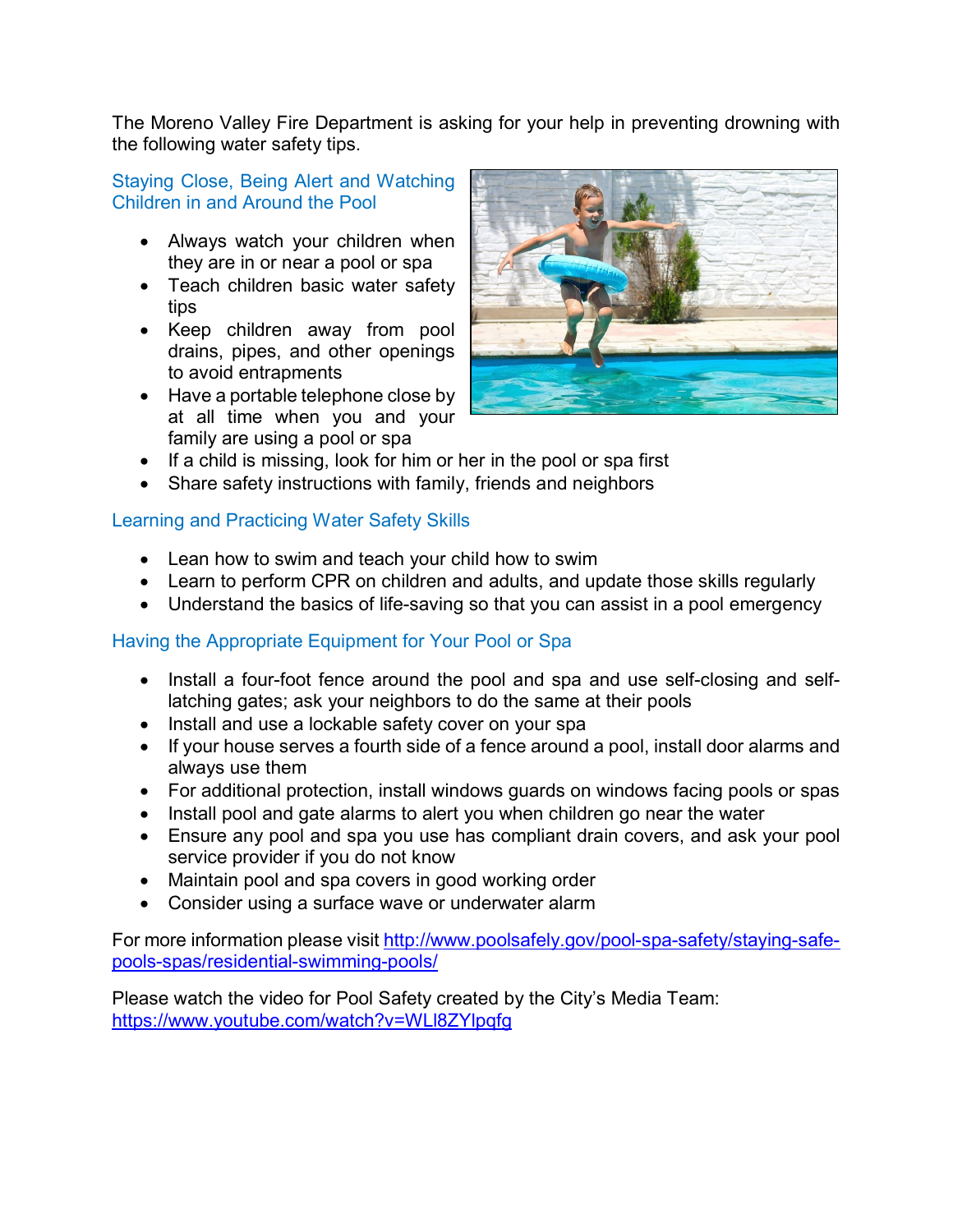# **The Office of Emergency Management offers the following power outage information:**

The City of Moreno Valley Office of Emergency Management would like you to remember that safety always comes first during an outage, and here you'll find how to plan and prepare, and what you can do during an outage to keep your home and family comfortable and secure.

### Prepare & Plan



Don't wait for an unexpected outage to

figure out what you need. Buying a few basic supplies beforehand, making preparations for special needs in your household, and keeping a few things handy are all part of making an outage plan for your home and family.

Home Power Outage Kit Checklist:

- First Aid Kit: including unexpired prescription medications
- Special Needs Items: for infants, elderly and/or disabled
- A Battery-Operated Radio: to access news reports
- Fresh Batteries: for all necessary equipment
- Bottled Water: at least one gallon per person, per day
- Non-Perishable Food: that doesn't require cooking
- Manual Can Opener
- Several Coolers or Ice Chests: to store ice if the outage is lengthy
- Non-Cordless Phone: to plug in during outages
- Flashlights: store them where you can easily find them

### Protective Measures

Some simple but important safety measures will help keep your family members, home, and even pets protected during an outage. Keeping food cold, having a plan for medical emergencies, and even knowing what to unplug and reset are all part of putting safety first.

- Place flashlights in handy locations, such as near telephones
- Install surge protectors to help safeguard valuable electronic equipment such as computers and home entertainment systems
- Know where to find each utility box (electricity, water and gas) and how to turn them off. Keep the proper tools to do so handy
- Always back up important work and files on your computer
- If you have an automatic garage door or gate, learn how to open them manually (without power)